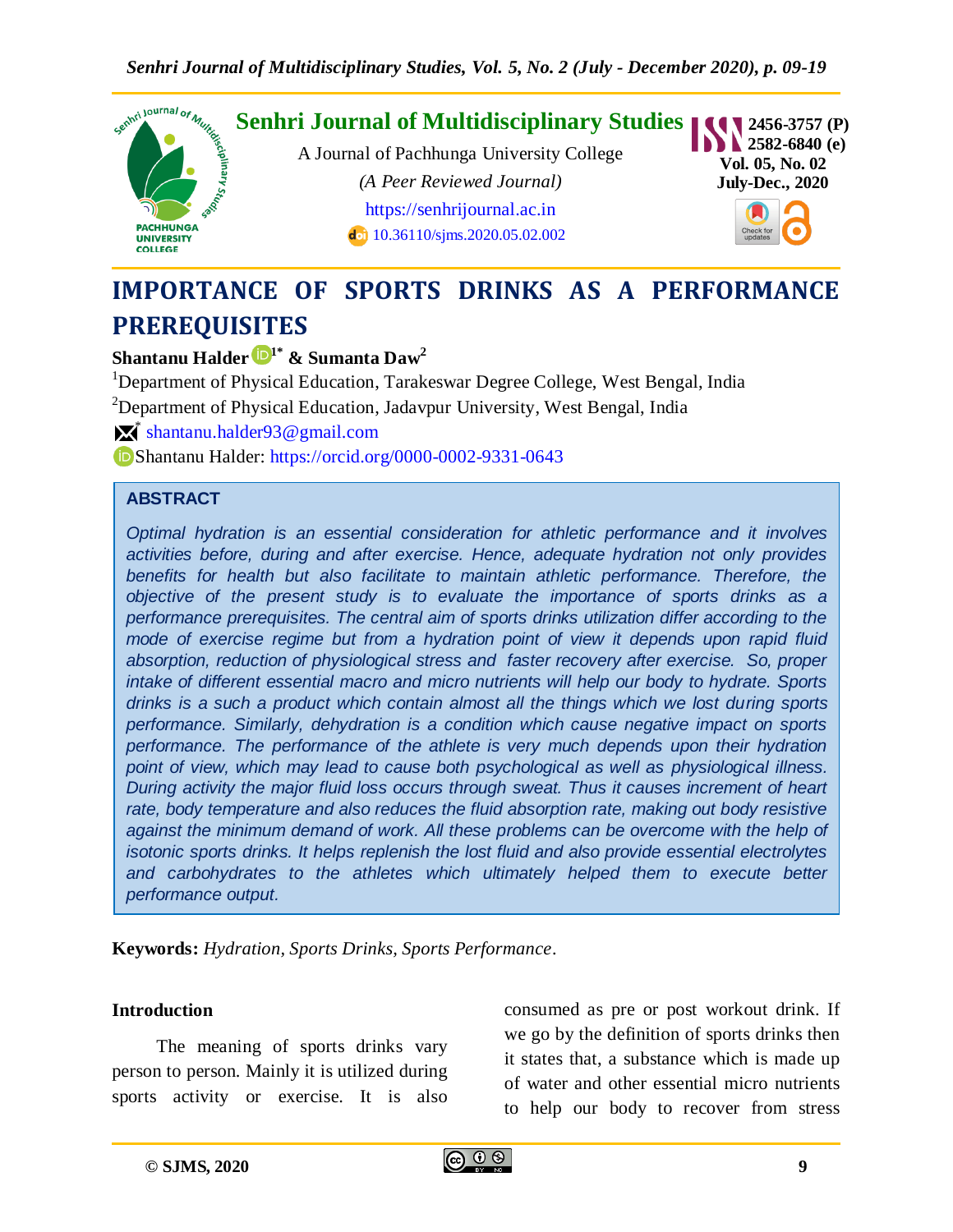situation and fulfill the need of bodily demand. But now a day's sports drinks are made of with different combinations of nutrients so diverse sports drinks are available in the market. Therefore intake of sports drinks helps us to maintain our intra cellular and extracellular water balance (Shirreffs, 2009).

# **Brief history of Sports Drinks**

Around the globe, there were various types of historical data related with the invention of sports drinks. It was stated by United States that the first sports drink named as Bengal Punch, was given to athletes at Louisiana State University in the year 1958.

It was also evident from 1965 chronicle that the University of Florida Gator's assistant football coach and a team of university physicians recognized that their athletes were affected by the heat. After that an investigation was carried on regarding energy expenditure and then realized by the team of physicians that the fluid which was lost during the practice was not totally recovered. The electrolytes and carbohydrates were the major ingredient which were lost as fluid during exercises. Since then Gatorade, the sports drink was emerged as a most recognizable sports drink in that decade. .

In the year 1927 the multi-billion dollar industry launched sports drink 'Glucozade' (otherwise known as 'Lucozade'). It was one of the first sports drinks which were arrived in the field of sports and nutrition. The thing was designed by chemist William Owen. According to

him it was digestible energy fluid and helps to deliver quick relief from common illness. It was simple citrus flavoured sugar water. In the year 1938 the Beecham Company acquired Lucozade. After a year later, it which was finally merged with Smith Kline company to produce the same drink with few modifications.

## **Functions of Sports Beverages**

In a nut cell a sports drinks is a composed liquid which is associated with sports or exercise activities for the enhancement of our body recovery mechanism during or after exercise will be termed as sports drinks. The main aim of these beverages is to fuel our essential organs which are working rigorously during activity and also to supply carbohydrate, essential minerals to boost up our overall recovery process during exercise. A functional sports drink helps our body to stay hydrated and also to improve athletic performance by preventing specific health hazards (Stachenfeld, 2014).

Now a day the sports drinks which we are using those are nothing but electrolytes which is used by our muscles as fuel whenever they get fatigued. The primary component of sports beverages are water, salts and glucose substances which were further modified with the secondary materials like vitamins, minerals, choline and other different micro nutrient elements. Therefore these sports beverages are processed to encourage our energy systems, mental focus, immune system and reduces joint pain (Hoffman *et al*., 2017). In order to get the benefit of sports beverages it needs to be drink before the activity. These will be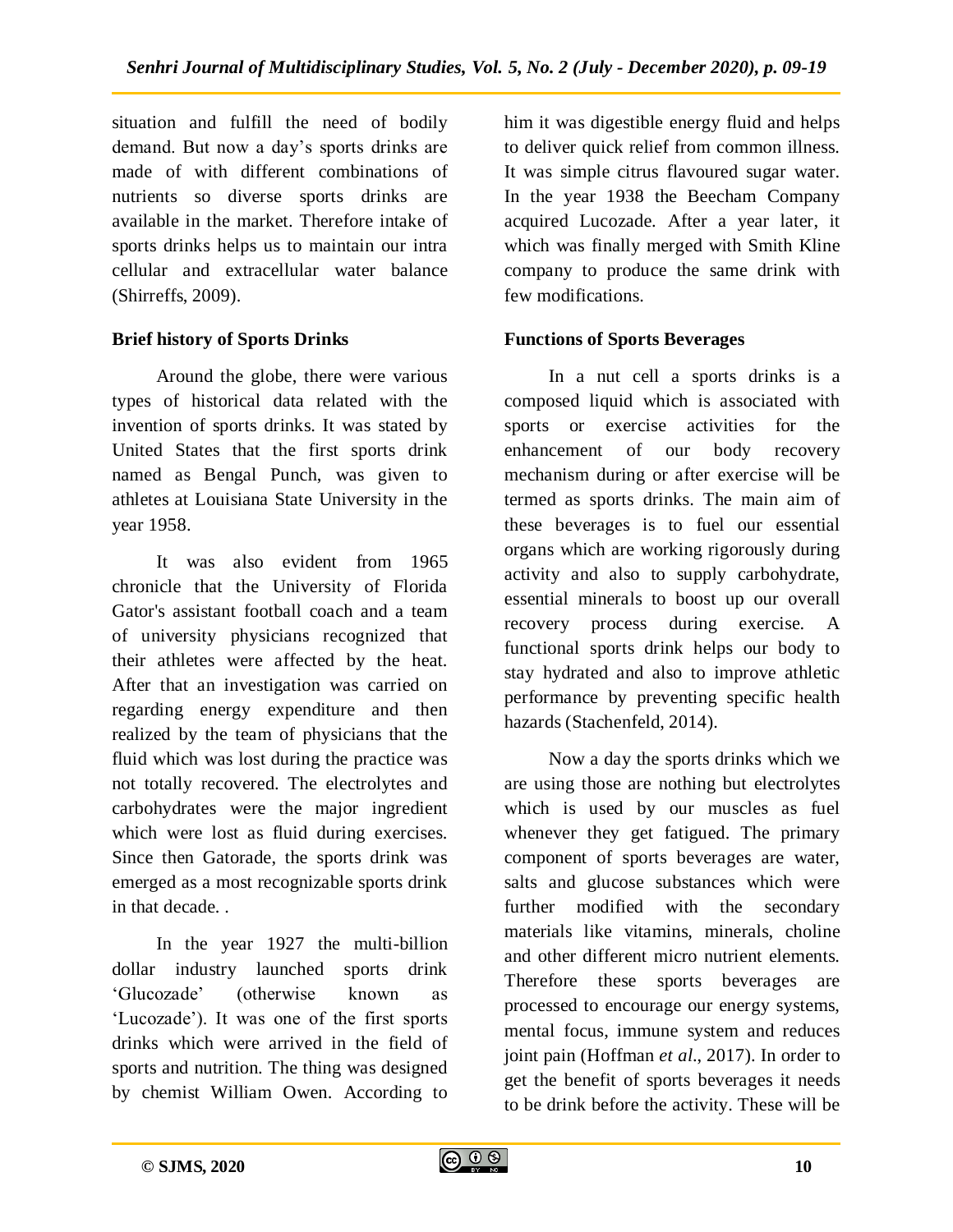processed in the proximal part of the small intestine and around 50%-60% will be used as fuel for the activity.

Sport drinks can be found in different forms like hypertonic and isotonic or hypotonic. Most of the sport drinks likely to be isotonic in nature which suggests that they are the concentrated forms of salts and carbohydrates. It is generally found in the human body but most of the sport drinks are having 6%-9% carbohydrate (weight/volume) content and sodium. From the sports point of view when we exercise at certain level our body use to drain waste product through sweat. With this process our body also releases essential electrolytes. This deficit can only be fulfilled by consumption of water and its modified liquid namely sport beverages (Evans *et al*., 2017).

# **Sports Drinks and Fluid Balance**

The most common procedure to stay hydrated is the balance between the intake and losses of water. The intake of fluid generally comes from fluids as well as solid foods (Evans *et al*., 2017). If we consider food then the major sources of fluids are fruits and vegetables. These fruits and vegetables are undergone with oxidation process. Then it is possible to create fluid from these substances. Our body usually drains waste products via water and through the urinary system, sweat glands, gastrointestinal tract and respiratory pathway (Villiger *et al.*, 2018).

The different elements of fluid balance mechanism are managed by the homeostatic method. It constantly maintains our intra cellular and extra cellular water balance. If it senses the water deficit then it automatically increases the ionic concentration of the extra cellular cubicle. As a result our cells get affected and then it shrinks. There are different indicators to measure our hydration status, the most common of them is weight change. The other pathological changes like plasma and urine osmolarity also help us to identify the hydration status (Bak *et al*., 2017).

# **Importance of Sports Drinks**

Whenever an athlete is getting ready for a particular event in an environment which is more likely to be hot and humid then maintenance of hydration is very challenging. It is difficult for the athletes to adjust with these extreme climatic situations. In order to acclimatize themselves then they need to have at least 8 to 10 exposures (30 to 45 minutes each). The hot air or climate may cause the heat stroke, headache, nausea etc. These may happen simply because of the amount of exposure they got from the sun. The large are of the body mass is constantly exposed to the environment for significant heat gain. One of the main mechanisms i.e. sweating is constantly help our body to remove external heat via evaporation. Apart from that constant sweating can lead to greater risk of dehydration (Pediatrics, 2000).

More precisely if someone is getting constant heat revelation more than an hour then they possibly can lose essential micros such as sodium, potassium, chloride etc. and then these deficits cannot be fulfilled by normal water (Ahmad, 2008). Under this circumstances sports drinks showed greater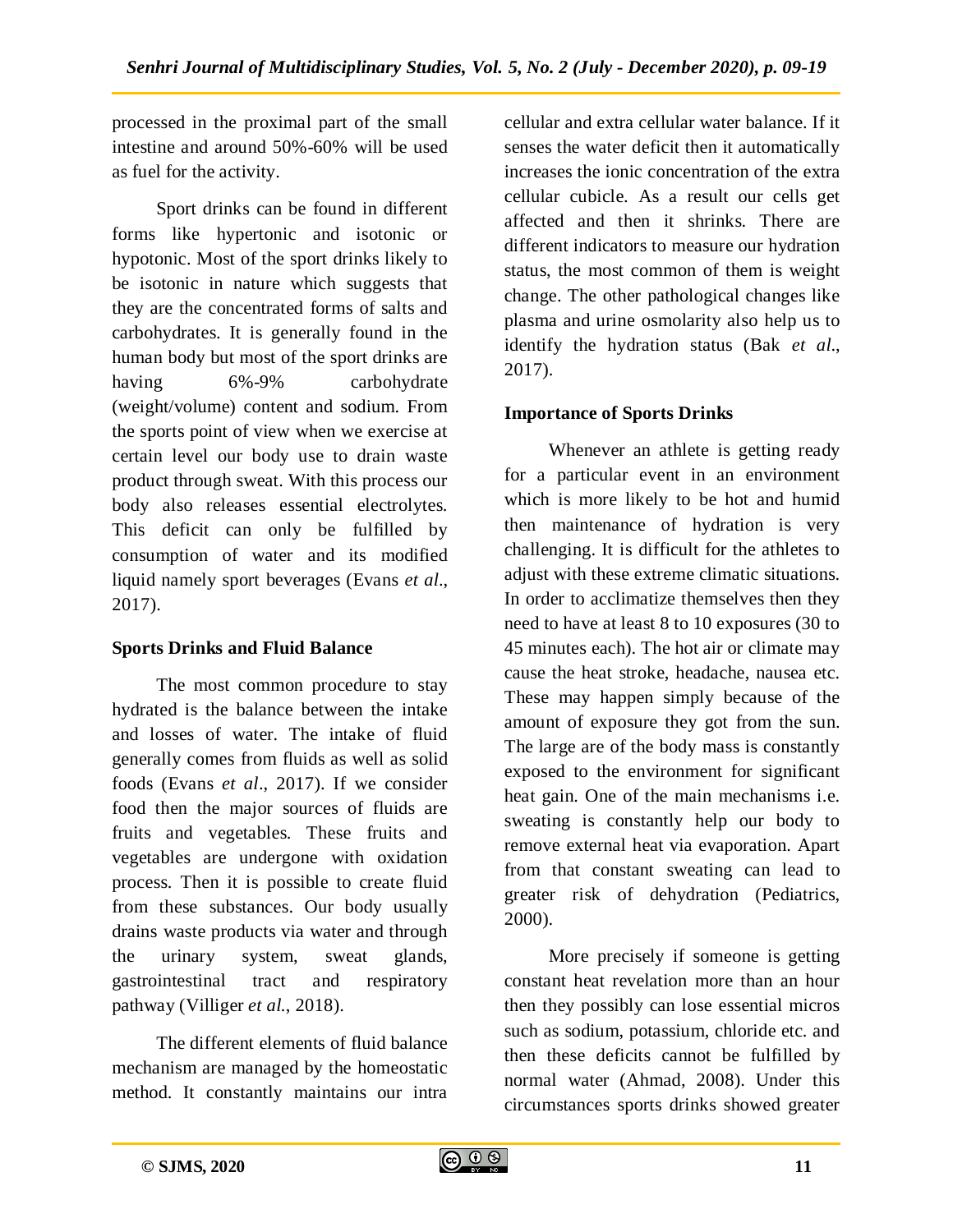role to decrease fatigue and also help to replenish electrolyte lost through sweat (Story & Klein, 2012). From the above discussion we may say that whenever an athlete is engaging themselves for a prolonged activity or physical exercises then they should consume sport drinks instead of plain water to regain their strength and to focus more on the activity (Story & Klein, 2012). The carbohydrate which is an essential component of sports drinks helps to improve muscle glycogen store and prevent breakdown of muscle protein. It is helpful for the active muscle to produce constant effort during activity. Lastly the carbohydrate rich sports drinks facilitate to maintain nutrients balance in proper ratio.

# **Fluid Electrolytes for Health and Performance**

Two of the most key elements of human life are oxygen and water. From the physiological point of view approximately 65% of our human body is made up of water and it is contained in various tissues, bones and blood. Mainly there are two compartments of water exists in the body, firstly the intra cellular (approximately 65% within the cell) and secondly extracellular (approximately 35% in the cells). When electrolytes dissolve in the water then it ionizes (i.e. acquires a positively or negatively charged) in to electrons. These electrolytes are made up of sodium, potassium and magnesium. This will help to maintain our bodily stability of the internal systems and it is crucial form the hydration point of view (Rodriguez *et al*., 2009).

Fluid is also used as a lubricant, insulator, shock absorber and transporter of nutrients and waste products. For instance a new born body consists of 75% fluid while a healthy adult's body is composed of 60% of fluid. During vigorous activity our body eliminate extensive amount of fluid. This eliminated fluid needs to replenish through the consumption of electrolytes in order to maintain homeostasis. Homeostasis must exist for the cell to function properly. There are variety of method are used by our body namely diffusion, active transport, filtration and osmosis. The fluid in each compartment has to be stable or be maintained in specific limits because deviation outside these limits create a fluid imbalance and can result in serious or life threatening consequences (Nuccio *et al*., 2017).

# **Benefits of Sodium in Sports Drinks**

Researches have shown that in order to restore the lost fluid, the sodium is one of the main ingredient which is used as rehydration solution. After exercise it is very important to bring back the lost fluid and maintain plasma volume by using sport drinks (Nose *et al*., 1988). Sodium plays major role to retain fluid, maintain fluid balance in the cells, help transmit nerve impulses and assist our active working muscle to contract and relax. Other than sodium, potassium is also helpful to generate and maintain constant muscle contraction and nerve impulse. It is also prevent our blood from clotting and maintain blood pH level. Potassium act as store keeper in order to store carbohydrate in the muscles. It is the glucose which assists the absorption of water and electrolytes. The sugars can be stored as glycogen in the muscles and liver. During activity it is used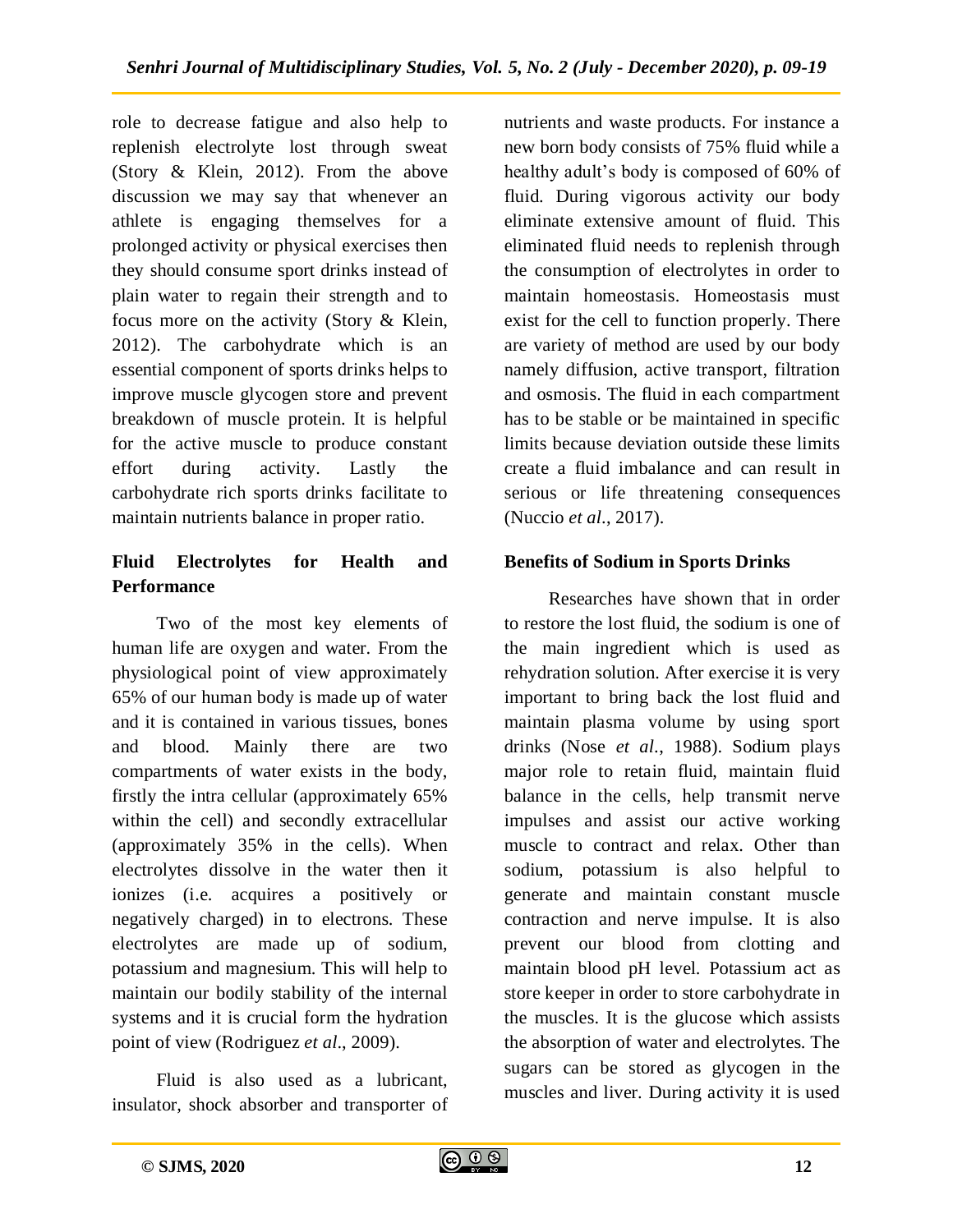as energy and assists our muscles to recover quickly. Intake of high volume of sodium concentrated liquid helps to restoration of plasma volume (Wemple and Morocco, 1997).

Sodium based solution provide benefit to the athlete by promoting stabilization of plasma volume. It ultimately it limit our cardiovascular strain during exercise. So overall sodium and potassium is very useful element of sports drinks.

## **Benefits of Sugar in Sports Drinks**

In the commercial sport drinks the different elements which are used as main carbohydrate resources for example sucrose, glucose, fructose and maltodextrins are designed to produce energy. Thus it is helpful for our body to absorb this simple carbohydrate content during exercises. But there are some of the carbohydrate elements which are complex in nature and do not provide quick energy to our body. However a study conducted by Sasaki *et al*., (1987) has made an experiment between two sport drinks. One was made up of glucose and sucrose which was the two main carbohydrate ingredients in Gatorade and another drink was made up of glucose and fructose which was the two main carbohydrates present in all sport drinks. It was evident from the results that the glucose and sucrose drink tends to show better absorption rate then glucose and fructose drink.

It was seen that during intense endurance exercise our body loses substantial amount of water which sometimes lead to dehydration and reduction of blood glucose level and it cause depletion of muscle and liver glycogen, and electrolytes in the body. So for the optimal performance this reduction has to be compensated with adequate amount of fluid and electrolytes. The electrolyte enriched sports beverages are useful for the endurance athletes because it will support them to maintain their performance level at humid climatic condition (Jeukendrup, 2004). The carbohydrates not only help to rebuild or energy system it also help as dietary energy substrates. It is very quick to digest than protein and fats. An electrolyte also promotes solute absorption in the gastrointestinal tract and helps to buffer endogenous acids (Mitchell *et al*., 1989).

A 6% (w/v) glucose containing solution is effective for supporting our gastrointestinal emptying and performance during activity. If we consume 1 liter of sport drinks per hour then in 250 ml aliquots delivers 1 g/min of glucose and that will enhance our energy availability (Murray, 1998). A study conducted by Jentjens *et al.*  (2004) has tried out combinations of hexoses (e.g. 2 glucose / fructose) drink. It was basically a drink which was made up of solute content above 6% by taking benefit of specific intestinal transporters and it will also help to uphold solute absorption rate (Kayano *et al.*, 1980). Another study (Scheepers *et al*., 2004) was conducted to track the oxidation impact of isotopically prepared solute of a specific sport drinks which showed that the metabolite profile of the drink increases energy delivery system.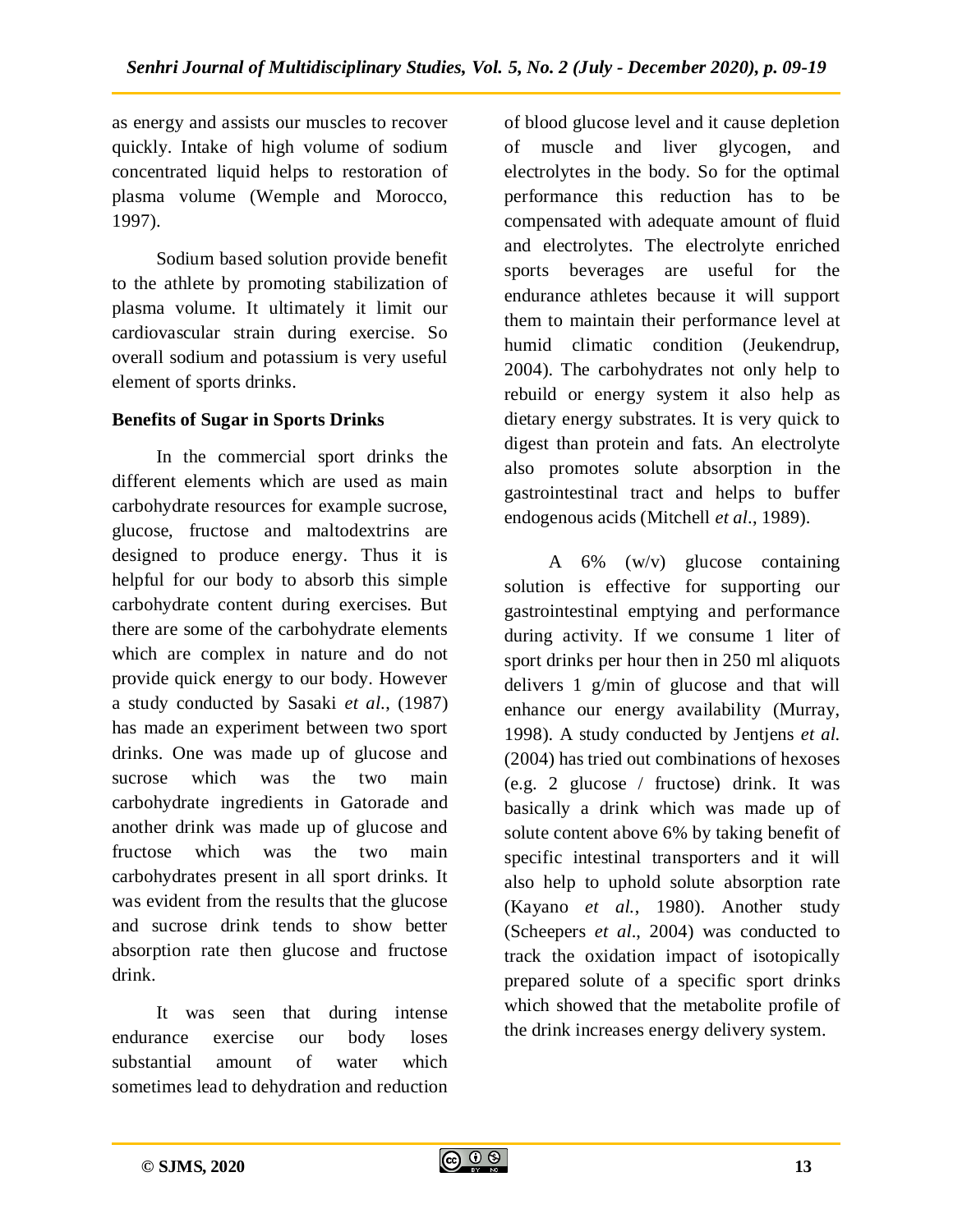## **Effectiveness of Sports Drink**

It was previously discussed that the athletes loses water and electrolytes, particularly sodium, potassium (small amount) and chloride during training, exercise and competitive sports. The electrolytes are very useful to perform our biological functions. Sodium and potassium helps to regulate our body water, muscle excitability, cellular permeability and also protein and CHO synthesis. Other than sodium and potassium, chloride plays a vital role as an indispensable component of gastric juice by maintaining osmotic pressure and acid-base balance of our body. Normally whenever we perform rigorous exercise regime we lost our body fluid as sweat. It is depends upon individuals and other different influencing factor such as rate of sweating, diet and acclimatization (Stachenfeld, 2014). As sweat is hypotonic in nature so there is a link between heavy sweat loss and muscle cramps. Due to sweating, we loss substantial amount of salts so the athletes those are more prone to muscle cramp must have sweating habits during exercise (Stofan *et al*., 2005). But due to this reason if we consume more salts then it will create negative effect within the physiological systems of our body such as blood pressure, cardiovascular functions etc. This concept will help the dieticians for planning the high sodium drink for an individual those are prone to take salt frequently. It was noted that if the exercise routine is less than three hours then isotonic drink containing 0.5 to 0.7 gm/Lt sodium must be consumed and if the activity level sustain more than three hours then we can

consume 0.7-1 gm/Lt sodium (American College of Sports Medicine, 2007).

## **Sports Drinks and Athletes Performance**

Sports beverages also known as ergogenic aid. All the elite athletes drink sport drinks to avoid dehydration, replenish their bodily electrolytes loss and also to boost their performances. Many athletes take it as carbohydrate loading before the competition (Fahlstrom *et al*., 2006). From the health perspective it is better to consume because it provide carbohydrate which can be easily absorb by our body with due time (CNCSMF, 2011). There are numerous benefits of carbohydrate in sports. It enhances our bodily carbohydrate storage and will help to maintain our muscle protein stability. At the point of fatigue carbohydrate can delay it by supplying adequate amount of energy to the working muscle. It also put a placebo effect psychologically (Carter *et al*., 2004; Chambers *et al*., 2009).

It is undoubtedly important that optimal concentration of carbohydrate and salt is one of the major considerations of sports nutritionist as well as sports drinks manufacturers (Coombes & Hamilton, 2000). During exercise our body temperature raises due to sweating rate, plasma volume, and skin blood flow. It happens mainly for decrease of bodily water level (Ransone & Hughes, 2004). It was tested that sweat contains essential electrolytes such a potassium, chloride and sodium and losing sweat from dehydration point of view can equally reduces strength, power and performance output of an athlete (Ransone & Hughes, 2004). So, for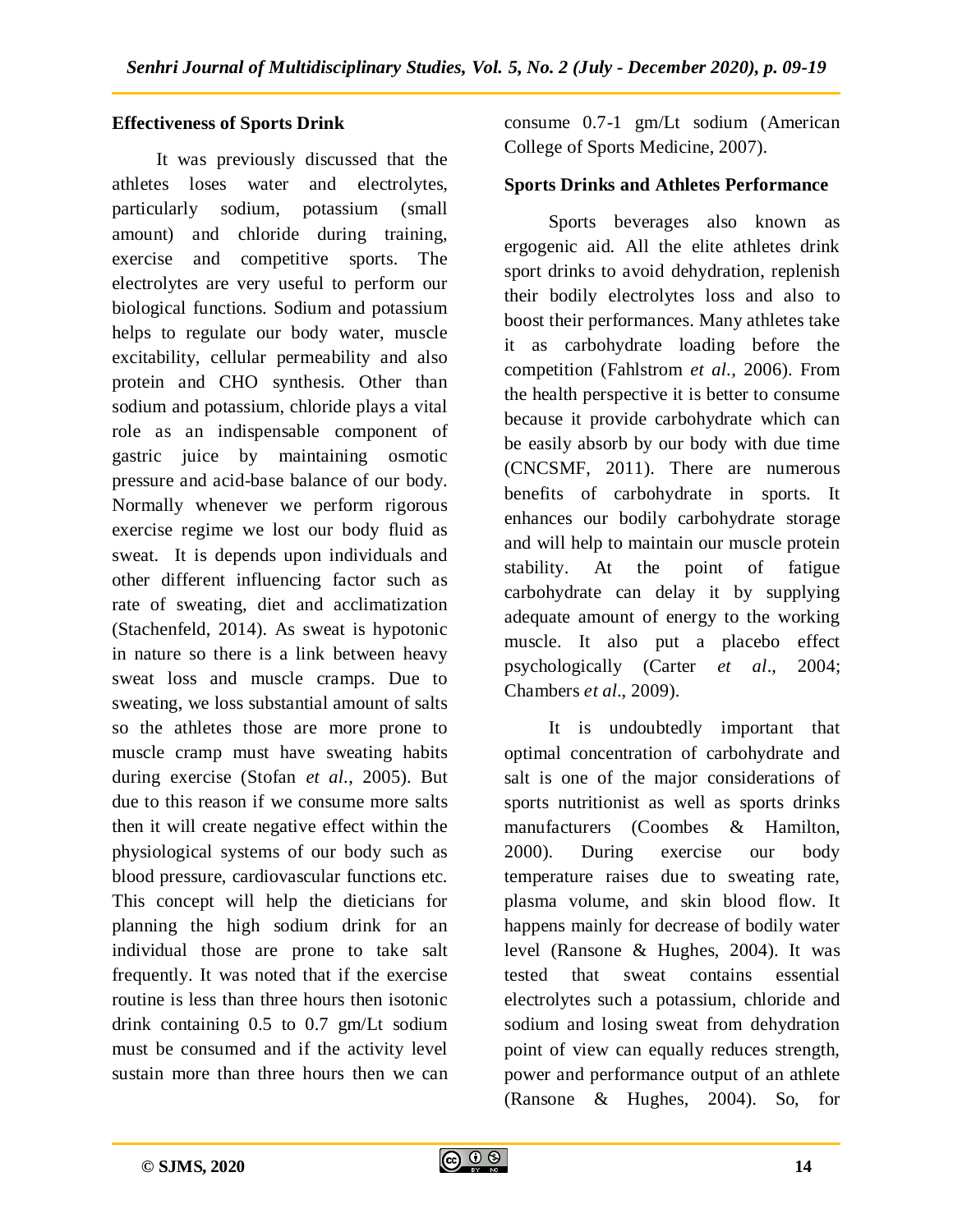endurance athletes isotonic drink is more beneficial than hypotonic drink (Darrell & Will, 2010).

# **Research Findings**

The performance level can be influenced by many factors. One of the major factor and also an emerging issue came to know as sport drinks or sports beverages. There are two of the most popular fluids namely Water and Gatorade are consumed for the hydration purpose of our body (Coso *et al.*, 2008). Our body needs these kind of supplements to regulate our cardiovascular functionality, body temperature and water balance within our body (Danielson *et al.*, 2006).

ATP is the main energy resource of our body. The carbohydrates which contain glucose is stored in our muscles to provide energy. This glucose were finally broken down into muscle cell and converted to ATP. Along with sugar content electrolytes also have essential micro nutrients that are very essential for our intensive exercise. Apart from that the sport drinks contain other elements which work as a performance boosting element for the players (Singh *et al.*, 2011). The practice sessions now a days is very dynamic in nature. So, rehydration between training sessions is very important factor for a performer (Singh *et al.*, 2011). It is very important to know when our body is suffering dehydration. There are few symptoms like nausea, headache, dizziness, weakness etc. which we can be important indicator of dehydration. Another most common and most tried method of dehydration identification is urine colour (Morris *et al.*, 2015). Some of the studied like Singh *et al.*, (2011) showed that the specific sports drinks like Gatorade can easily help athletes to stay hydrated. Some of the previously conducted studies have also evaluated the useful influence of Gatorade and water in the sports arena.

The study made by Khanna & Manna (2005) showed a similar results by highlighting that the performance, stamina and overall health efficiency was developed when a group of athletes were supplemented with Gatorade compare with the normal drinking water. Before exhaustive exercises such supplementing helps show superior performance output of the selected athletes. It was also noted from the study of Smith (1992) that better hydration automatically develop osmotic gradient and improved muscle contraction.

# **Conclusion**

From the above discussion it very much evident that hydration from sports point of view is very important factor. In order to perform best one must needed to be fit and healthy. So sport drinks play that important role by maintaining good body composition. There are different strategies can be applied to stay hydrated. One of the basic things is that consumption of adequate amount of water. But simple water can only maintain water balance of the body however in order to show strength, stamina, power and energy in the field then isotonic drink namely Gatorade is the best way. This is mostly needed for the endurance type of activities where muscles are working continuously.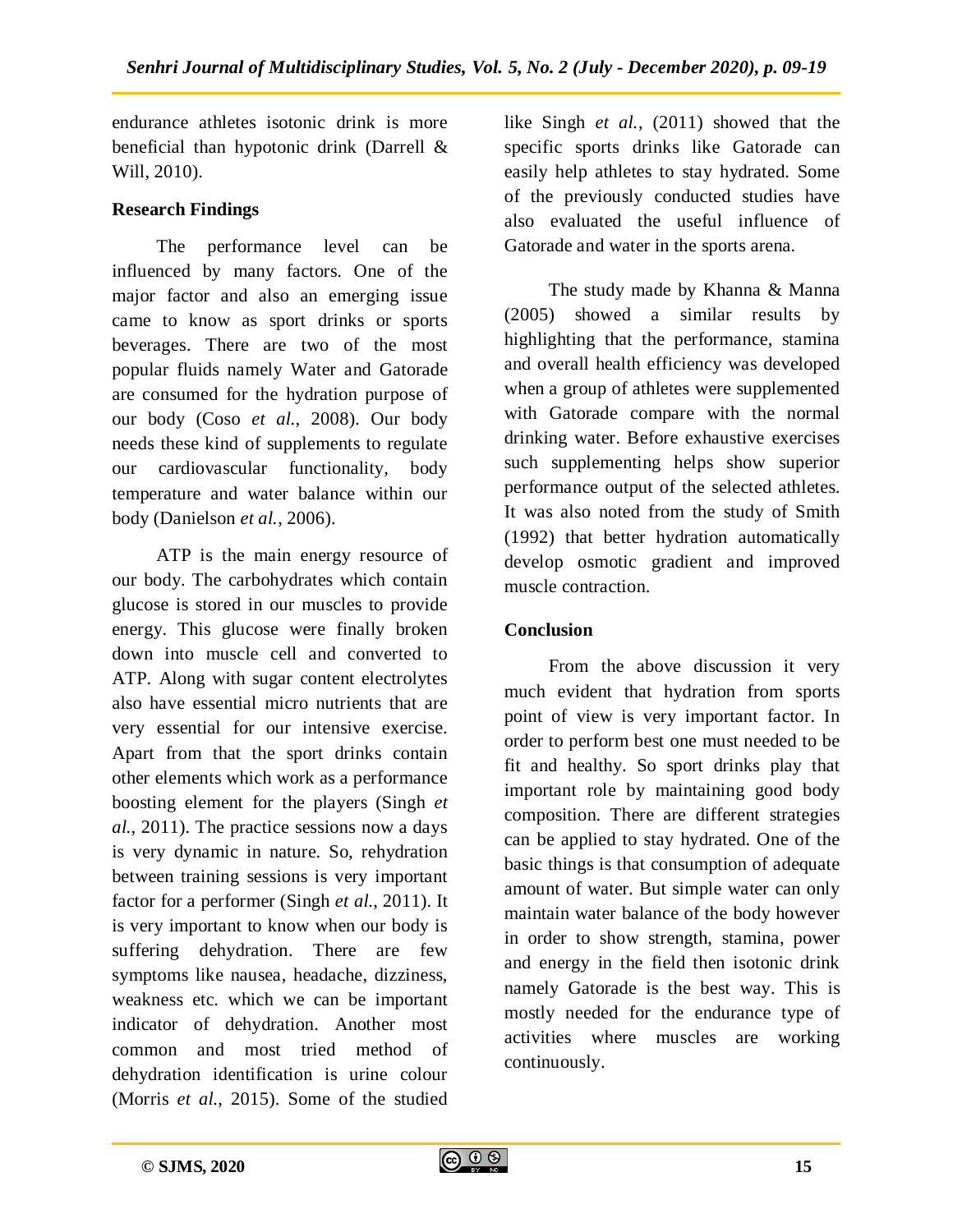The commercial sports beverages available in the market can produce energy, essential electrolytes, pre and post exercise hydration. It is known fact that if we store adequate amount of muscle glycogen then it will help to breakdown to produce ATP. This ATP then easily diminishes the onset of fatigue. Hence sport drinks or sport beverages play an important role in sports nutrition which basically fulfils the need of the athlete. As we know that each and every individual has his or her own dynamic physiological state so in order to full fill the requirements there are need of different electrolytic compositional drinks. Finally, importance of sport drinks cannot be ignored. It is one of the best possible ways for the athlete to delay fatigue and stay hydrated in the field.

# **References**

- Ahmad A. (2008). Water is top choice for keeping kids hydrated AAP News, 29.
- American College of Sports Medicine, Sawka, M. N., Burke, L. M., Eichner, E. R., Maughan, R. J., Montain, S. J., & Stachenfeld, N. S. (2007). American College of Sports Medicine position stand. Exercise and fluid replacement. *Medicine and science in sports and exercise*, *39*(2), 377–390. https://doi.org/10.1249/mss.0b013e31 802ca597
- American College of Sports Medicine, Sawka, M. N., Burke, L. M., Eichner, E. R., Maughan, R. J., Montain, S. J., & Stachenfeld, N. S. (2007). American College of Sports Medicine position

stand. Exercise and fluid replacement. *Medicine and science in sports and exercise*, *39*(2), 377–390. https://doi.org/10.1249/mss.0b013e31 802ca597

- Arazi, H. & Asadi, A. (2011). The effect of aquatic and land plyometric training on strength, sprint, and balance in young basketball players. *Journal of Human Sport and Exercise, 6*(1), 101- 111. doi:10.4100/jhse.2011.61.12.
- Bak, A., Tsiami A. & Greene C. (2017). Methods of Assessment of Hydration Status and their Usefulness in Detecting Dehydration in the Elderly. *Curr. Res. Nutr. Food Sci*. *5*, 43–54.
- Carter, J.M., Jeukendrup, A.E. & Jones D.A. (2004). The effect of carbohydrate mouth rinse on 1-h cycle time trial performance. *Medicine and Science in Sports and Exercise*, *36*, 2107-2111.
- Chambers, E.S., Bridge, M.W. & Jones D.A. (2009). Carbohydrate sensing in the human mouth: Effects on exercise performance and brain activity. *Journal of Physiology, 587*, 1779- 1794.
- Climatic heat stress and the exercising child and adolescent. American Academy of Pediatrics. Committee on Sports Medicine and Fitness. (2000). *Pediatrics*, *106*(1 Pt 1), 158– 159.
- Committee on Nutrition and the Council on Sports Medicine and Fitness (2011). Sports drinks and energy drinks for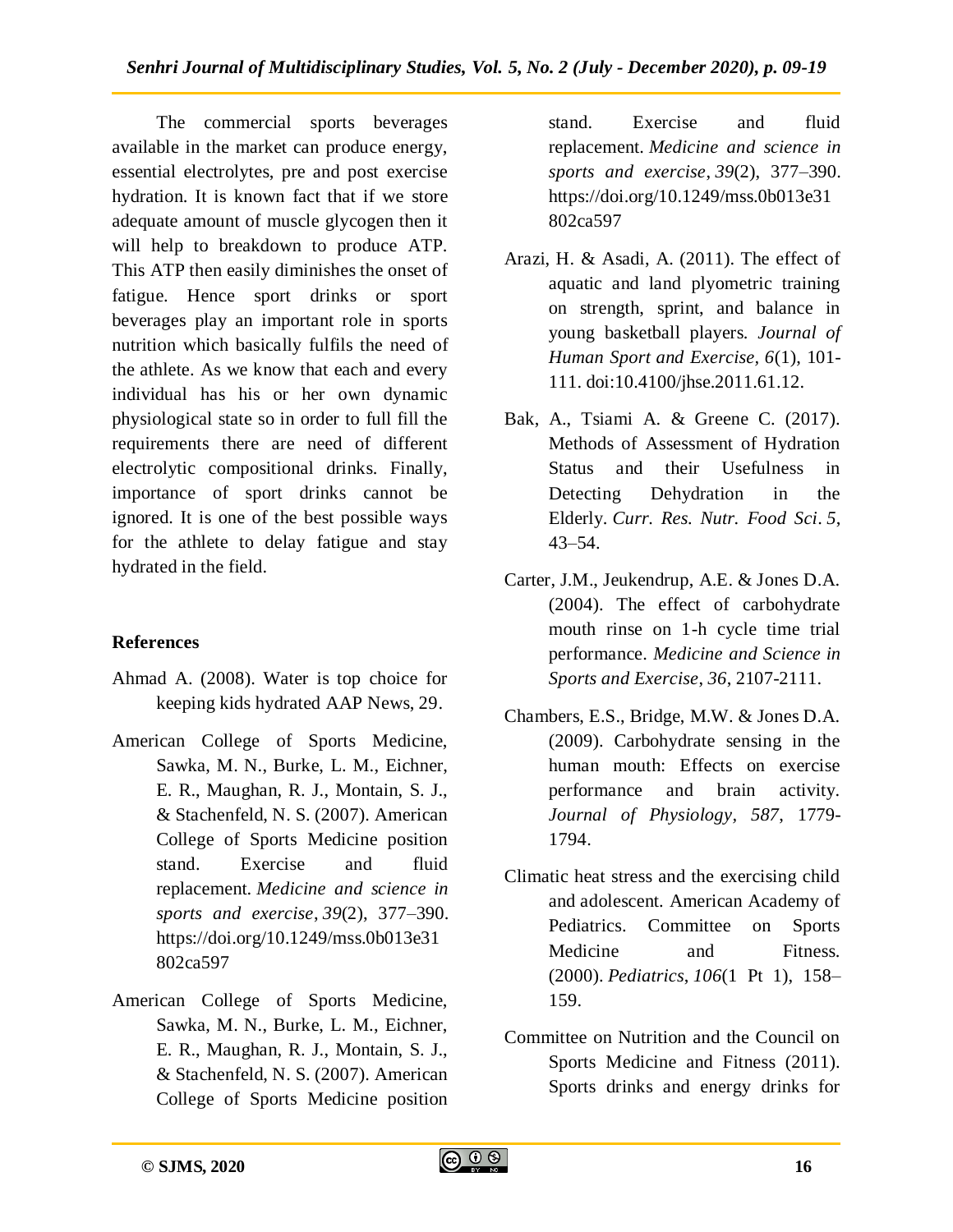children and adolescents: are they appropriate?. *Pediatrics*, *127*(6), 1182–1189. [https://doi.org/10.1542/peds.2011-](https://doi.org/10.1542/peds.2011-0965) [0965.](https://doi.org/10.1542/peds.2011-0965)

- Coombes, J.S. & Hamilton, K.L. (2000). The effectiveness of commercially available sports drinks. *Sports Medicine*, *29*, 181–209.
- Coso, J. D., Estevez, E., Baquero, R. A., & Mora-Rodriguez, R. (2008). Anaerobic performance when rehydrating with water or commercially available sports drinks during prolonged exercise in the heat. *Applied physiology, nutrition, and metabolism = Physiologie appliquee, nutrition et metabolisme*, *33*(2), 290–298. https://doi.org/10.1139/H07-188.
- Danielson , A.R., Morris, L., Neiderhauser, L., Stanek, K., Wolter, J. (2006). The Physiological effects of water vs. Gatorade during prolonged exercise. *J. Undergrad. Kin. Res., 1*(1), 15-22
- Darrell, L.B. & Will, G.H. (2010). Effects of hypotonic and isotonic sports drinks on endurance performance and physiology. *Sport Science, 14*, 63-70.
- Evans, G.H., James, L.J., Shirreffs, S.M. & Maughan, R.J. (2017) Optimizing the restoration and maintenance of fluid balance after exercise-induced dehydration. *J. Appl. Physiol., 122*, 945–951.
- Fahlstrom, M., Fahlström, P.G. & Lorentzon R. (2006). Positive short term effect of

sport drink is subjective supplementation during the recovery. *J Sports Med Phys Fitness, 46*, 578-84.

- Hoffman, M.D., Joslin, J., Rogers, I.R. (2017). Management of Suspected Fluid Balance Issues in Participants of Wilderness Endurance Events. *Curr. Sports Med. Rep.,16*, 98–102.
- Jentjens, R.L.P.G., Achten, J. & Jeukendrup, A.E. (2004). High oxidation rates from combined carbohydrates ingested during exercise. *Med Sci Sports Exer 39*, 1551–1558.
- Jeukendrup, A.E. (2004). Carbohydrate intake during exercise and performance. *Nutrition, 20*, 669–677.
- Kayano, T., Burant, C. F., Fukumoto, H., Gould, G. W., Fan, Y. S., Eddy, R. L., Byers, M. G., Shows, T. B., Seino, S., & Bell, G. I. (1990). Human facilitative glucose transporters. Isolation, functional characterization, and gene localization of cDNAs encoding an isoform (GLUT5) expressed in small intestine, kidney, muscle, and adipose tissue and an unusual glucose transporter pseudogene-like sequence (GLUT6). *The Journal of biological chemistry*, *265*(22), 13276–13282.
- Khanna, G.L. & Manna, I. (2005). Supplementary effect of carbohydrateelectrolyte drink on sports performance, lactate removal & cardiovascular response of athletes. *Indian J Medical Resource, 121*, 665- 669.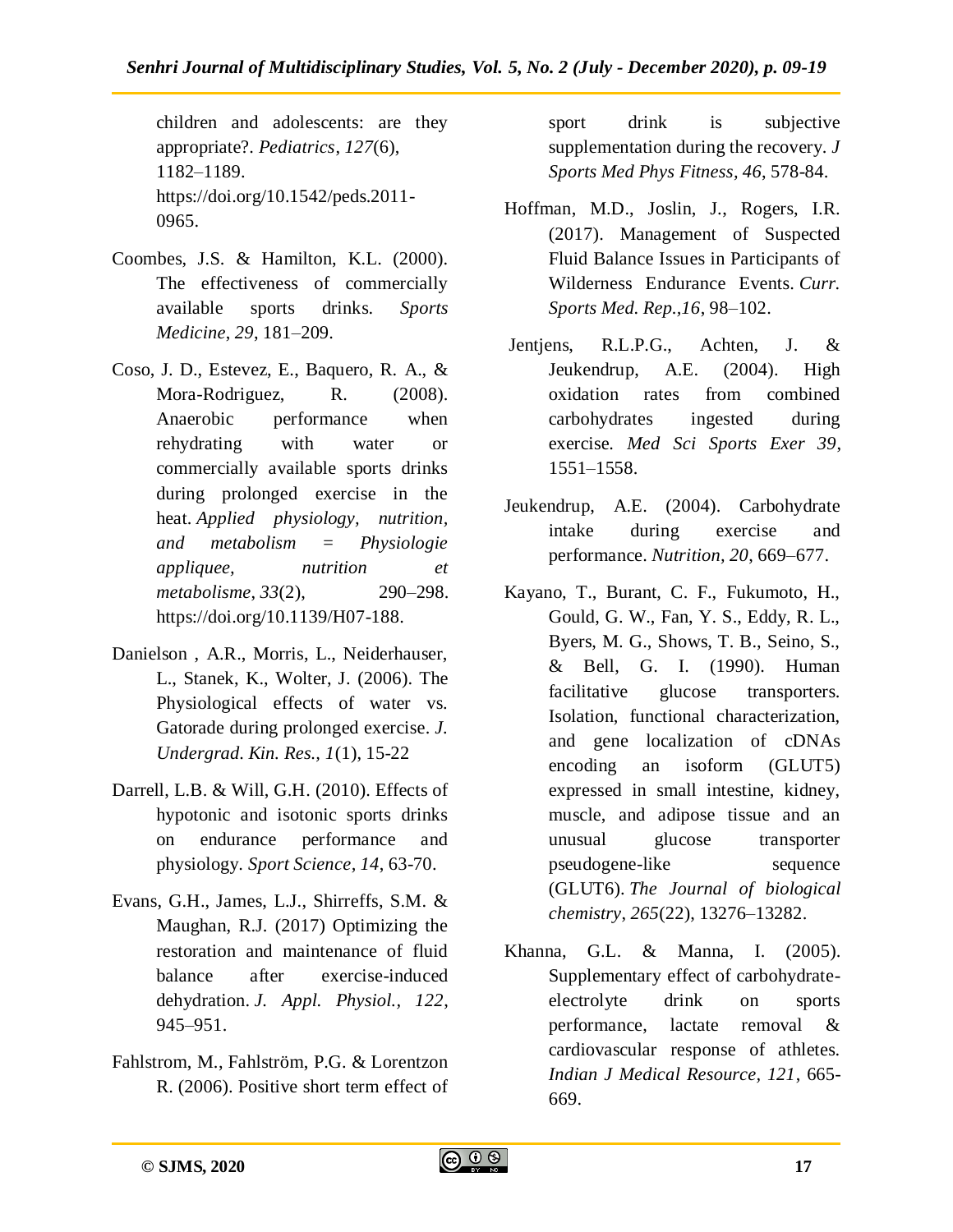- Mitchell, J.B., Costill, D.L., Houmard, J.A., Fink, W.J., Pascoe, D.D. & Pearson, D.R. (1989). Influence of carbohydrate dosage on exercise performance and glycogen metabolism. *J Appl Physiol, 67*, 1843–1849.
- Morris, D. M., Huot, J. R., Jetton, A. M., Collier, S. R., & Utter, A. C. (2015). Acute Sodium Ingestion Before Exercise Increases Voluntary Water Consumption Resulting In Preexercise Hyperhydration and Improvement in Exercise Performance in the Heat. *International journal of sport nutrition and exercise metabolism*, *25*(5), 456–462. https://doi.org/10.1123/ijsnem.2014- 0212
- Murray, R. (1998). Rehydration strategies– balancing substrate, fluid, and electrolyte provision. *Int J Sports Med, 2*, 133–135.
- Nose, H, Mack, G.W, Shi, X.R. & Nadel, E.R. (1988). Involvement of sodium retention hormones during rehydration in humans. *J Appl Physiol, 65*(1), 332– 336.
- Nuccio, R. P., Barnes, K. A., Carter, J. M., & Baker, L. B. (2017). Fluid Balance in Team Sport Athletes and the Effect of Hypohydration on Cognitive, Technical, and Physical Performance. *Sports medicine (Auckland, N.Z.)*, *47*(10), 1951–1982. https://doi.org/10.1007/s40279-017- 0738-7
- Ransone, J. & Hughes, B. (2004). Bodyweight fluctuation in collegiate

wrestlers: Implications of the national collegiate athletic association weightprogram. *J Athl Train, 39*, 162–165.

- Rodriguez, N. R., DiMarco, N. M., Langley, S., American Dietetic Association, Dietitians of Canada, & American College of Sports Medicine: Nutrition and Athletic Performance (2009). Position of the American Dietetic Association, Dietitians of Canada, and the American College of Sports Medicine: Nutrition and athletic performance. *Journal of the American Dietetic Association*, *109*(3), 509–527. https://doi.org/10.1016/j.jada.2009.01. 005
- Sasaki, H., Maeda, J., Usui, S., & Ishiko, T. (1987). Effect of sucrose and caffeine ingestion on performance of prolonged strenuous running. *International journal of sports medicine*, *8*(4), 261– 265. [https://doi.org/10.1055/s-2008-](https://doi.org/10.1055/s-2008-1025666) [1025666](https://doi.org/10.1055/s-2008-1025666)
- Scheepers, A., Joost, H.G. & Schurmann, A. (2004). The glucose transporter families SGLT and GLUT: molecular basis of normal and aberrant function. *J Parent Enter Nutr, 28*, 364–372.
- Shirreffs. S.M. (2009). Hydration in sport and exercise: water, sports drinks and other drinks. *British Nutrition Foundation Nutrition Bulletin, 34*(4)
- Singh, A., Sarika, C., & Jaspal, S.S. (2011). Efficacy of Pre Exercise Carbohydrate Drink (Gatorade) On The Recovery Heart Rate, Blood Lactate And Glucose Levels In Short Term